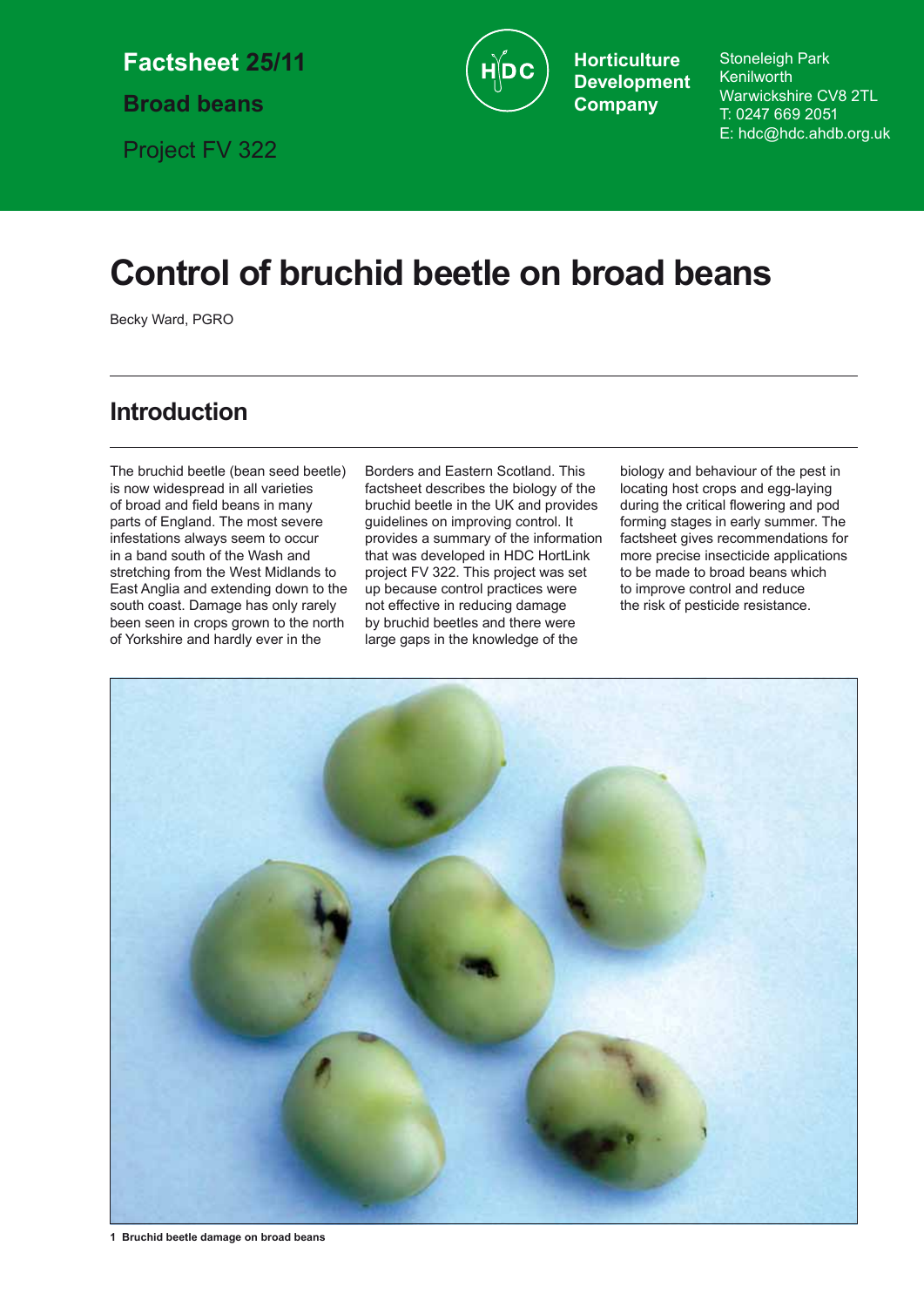## **Damage**

In broad beans, the entry hole of the newly hatched larvae can be seen as a small hole or cut in the seed coat of the shelled bean (Figure 1). This may darken after vining. If the beans are cut open, the immature larva can be found feeding within the seed (Figure 2) making them unacceptable for processing or fresh market. Damage to mature or field beans is characterised by a circular hole in the seed where the adult bruchids have emerged.

Blemished or infested beans in a load may lead to crop rejection by the processors or hand-picked beans becoming unacceptable for the fresh market.



**2 Bruchid bean larvae in infested broad beans** 

# **Description and life cycle**

There are many species of bruchid beetles worldwide but the bean seed beetle (*B. rufimanus*) is the only species endemic in the UK. Unlike many other tropical species, it has only one generation each year and does not multiply in stored produce. The adult beetle is 3.5-4.5mm long, oval, black or dark-brown in colour with small, grey flecks along the wing cases (Figure 3). A characteristic of bruchid beetles is that the wing cases do not extend to cover the abdomen completely and the hind pair of legs appears to be longer than the other two pairs. The larvae are found inside seeds. They are white, segmented, fleshy grubs, 3-4mm long when fully grown, have a light brown head with small legs on the forward three segments.

Adults fly to beans from their overwintering sites, such as hedgerows and grass margins, during April and May and after feeding for about two weeks on pollen, eggs are laid on the surface of developing pods. Eggs are laid singly or in small groups and are virtually transparent, cigar-shaped, 0.5mm long with a flattened irregular edged "base" which fixes the egg to the pod surface (Figure 4). Egg-laying is often concentrated on pods set on the lower third of the plant. After a few days, the larvae hatch and bore through the pod wall into the developing seed.



**3 An adult bruchid beetle** 



**4 Eggs can be found fixed to the pod surface during April and May**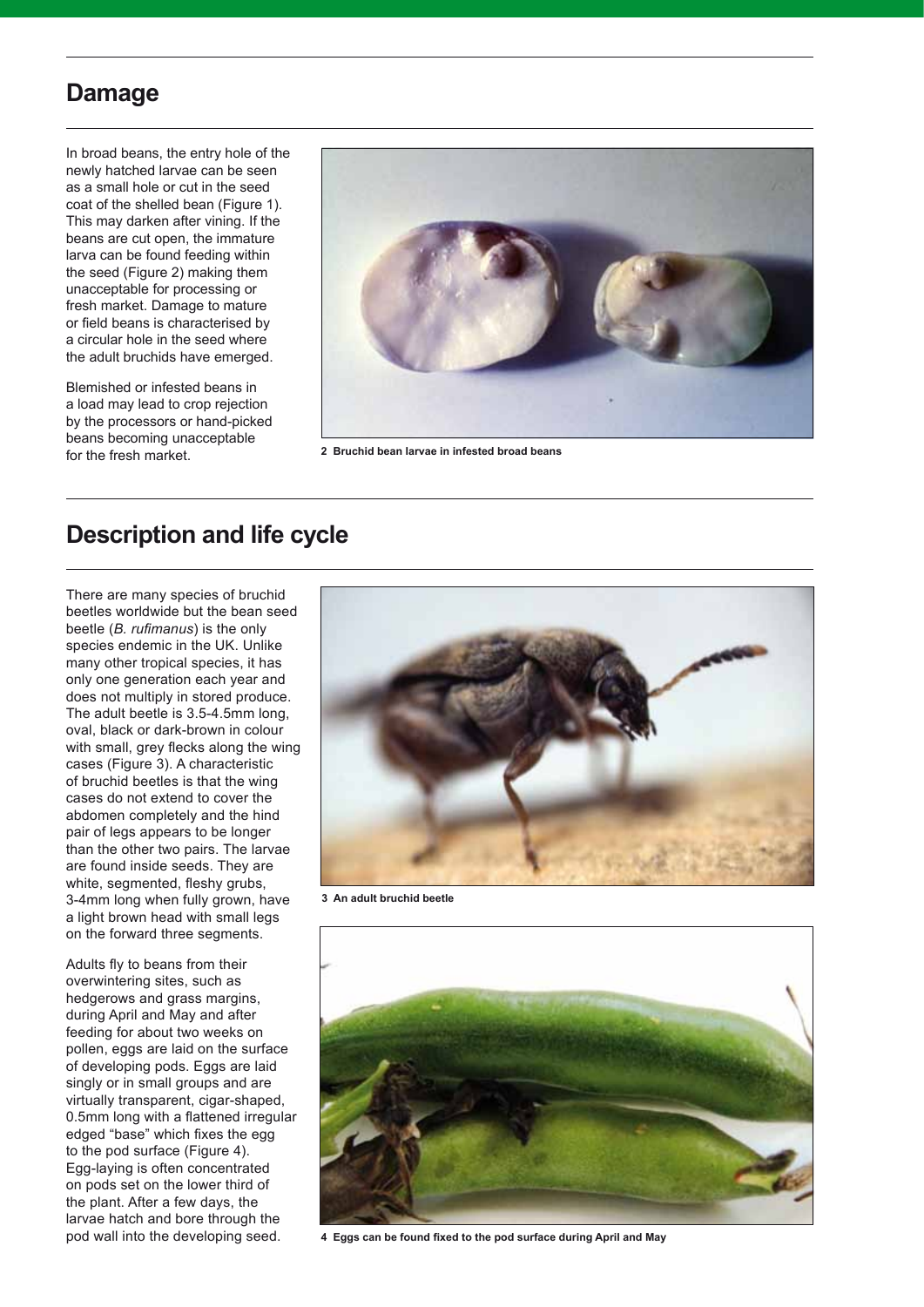Development continues inside the seed where the larva feeds within a circular chamber just beneath the seed coat. In beans that are allowed to reach the mature dry stage, the larva pupates when fully grown. After

pupation, the adult then bites its way through the seed coat, leaving a circular hole in the bean (Figure 5).



**5 The damage caused where broad beans are left in the field until maturity**

### **Control in the field**

Control of larvae as they hatch from the eggs is difficult because they penetrate the pod immediately beneath the egg case. A reduction of damage must be achieved by targeting the adults and reducing egg-laying. The timing of the spray is therefore critical. During flowering, crops should be examined for adults. This can be done by tapping the flowering stems into the hand or a small flat box. Currently the only chemical active ingredient available to control bruchid beetles on broad beans is Lambda-cyhalothrin. This is available as a Specific Off-Label Approval (SOLA) for the product Hallmark with Zeon Technology (2006/0753). Other products containing Lamda-cyhalothrin are also available, check the CRD website for more details: www.pesticides.gov.uk.

### **Temperature**

A LINK research project funded by Defra and HDC (FV 322) indicated that more reliable control of the pest was achieved by combining the spray timing with maximum temperatures. The current recommendation was

established in the UK following work carried out in France (Muel, F., UNIP) to investigate triggers for egg-laying in female bruchid beetles.The French work found that temperatures of 20°C were necessary to stimulate egglaying and this has been confirmed in the UK where activity and egg-laying were increased when the threshold temperature of 20°C was reached.

#### **Spray nozzles**

An investigation of spray application technology was carried out. The objective was to establish whether angled nozzles or increased water volume would increase spray penetration into the crop and improve control. Overall, the results of trials proved that using angled nozzles such as Syngenta Amistar nozzles, Hawk nozzles or potato nozzles, when compared to standard Lechler flat fan nozzles, gave better control of bruchids. No significant improvements were gained by increasing water volume and in some cases control was reduced due to increased spray run-off. There have been no changes to recommendations

for standard water volumes of 100 to 200 litres per hectare.

#### **Monitoring**

The development of a field trap for monitoring the presence of bruchids in crops was initiated as part of FV 322. Plant semio-chemicals were combined in a lure, releasing different ratios of the flower volatiles cinnamyl alcohol, trans-cinnamaldehyde and linalool. Releasing the three compounds in the natural ratio in which they occur in bean flowers and using a boll-weevil cone trap, proved to be the most attractive. As a result of the prototype investigation, further work has been planned following the end of FV 322 to identify an insect pheromone for use in conjunction with the flower volatiles. The development of a web-based spray forecasting tool using temperature, crop growth stage and other weather conditions, in conjunction with the traps, is being undertaken as part of a new project funded by the Technology Strategy Board.